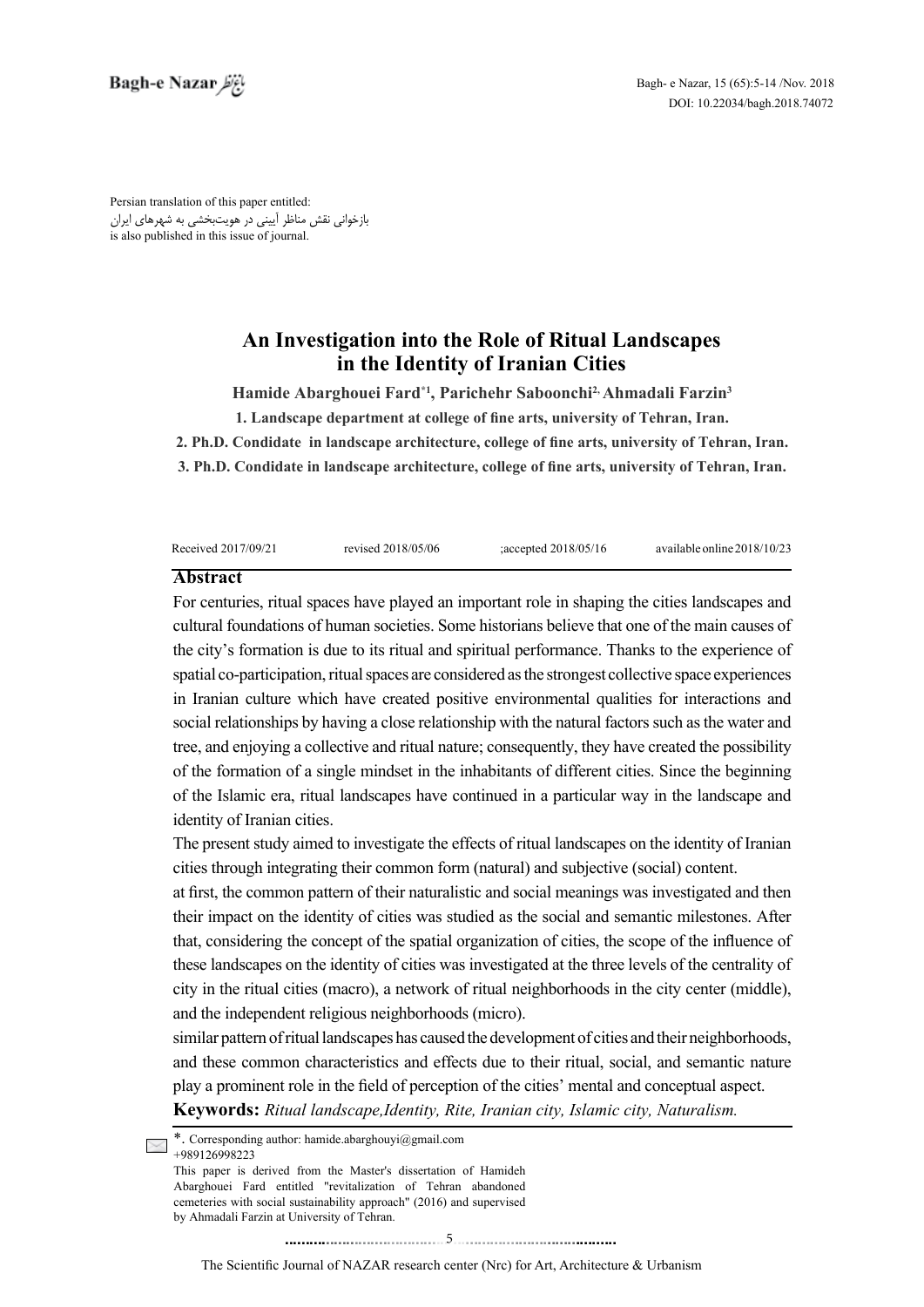## **Introduction**

The framework of cities, their various functions and applications reflect the mental structures of their inhabitants. Through reviewing the common features of cities, the structures of their inhabitants' beliefs and their interactive and shared influence on the landscape of cities can be identified. The identity of a city, which is the common perception of its inhabitants about the city, is formed from the integration of the physical and mental content of that city in the minds of the citizens. The higher the representation of the residents' worldview in the formation of the city, the greater the physical quality affecting the perception of the city's inhabitants and the users of that space, and consequently, more highlighted form of the city's identity.

Among the many factors that have influenced the structures of Iranian cities over the time, religious thoughts have played an important role in the form of ritual landscapes. Rituals are considered as a way of representing the myths believed by the human societies that can serve as a guide for the continuation of the concept of social life in cities through expressing the basic thoughts of human beings about the life. Ritual landscapes are the reflection of the effect of rituals on the lives of human beings and the bodies of cities; they are based on the naturalistic beliefs and have close relationships with the natural elements in the Iranian culture, and have shaped a certain type of ritual landscapes with the social and identity results.

The gravitation towards the subjective concepts of rituals, in the form of ritual landscapes, expanded to the extent that some historians like Mumford regard the spiritual and ritual issues as one of the main causes of the formation of cities. Therefore, what that has stabilized the physical existence of a city has been the human beings' gathering with the common beliefs and their agreement to hold ritual events in this common platform.

With the continuity of the close relationship between the ritual landscapes and the nature in the cities of Iran, the common structure of these landscapes was preserved in the Islamic period and with their placement in the context of cities and neighborhoods, their identity role was doubled. Ritual landscapes in the Islamic era, as the center of gravity of religious life and the generator of social behaviors in different domains and levels, have influenced the landscape of the Iranian cities. The common pattern based on the close relationship with the natural factors has also contributed to the greater success of these spaces as the collective spaces and as a result, they received a significant part of the perception of citizens from the landscape of Iranian cities. In this study, it has been tried to investigate the impact of ritual landscapes on the identity formation of Iranian cities through considering the background of the ritual landscapes and examining their common features, such as the natural characteristics of the formation platform, as well as the spatial qualities and their social effects.

### **Hypothesis**

Since the beginning of the Islamic era, the common and naturalistic pattern of ritual landscapes has evolved from the social thoughts of Islam and popularization of these spaces; this has led to the formation of a common mindset of the city and its neighborhoods in the minds of the citizens and the identity evolution of Iranian cities at different levels due to the increased sense of social belonging and collective behaviors.

#### **Research Method, Background, and Questions**

This is a descriptive-analytic research in which the data were collected using the library and field method. The library method has been used to explain the concept of the ritual landscape, its history and elements, and the common mental effects influencing the identity of Iranian cities, and field and historical studies have been reviewed to adapt it to the case studies. So far, studies on the ritual landscapes have addressed different aspects of the form and mind, including the naturalism and social aspects of these landscapes. In his articles, Javadi has pointed out to the continuation of the role of natural elements as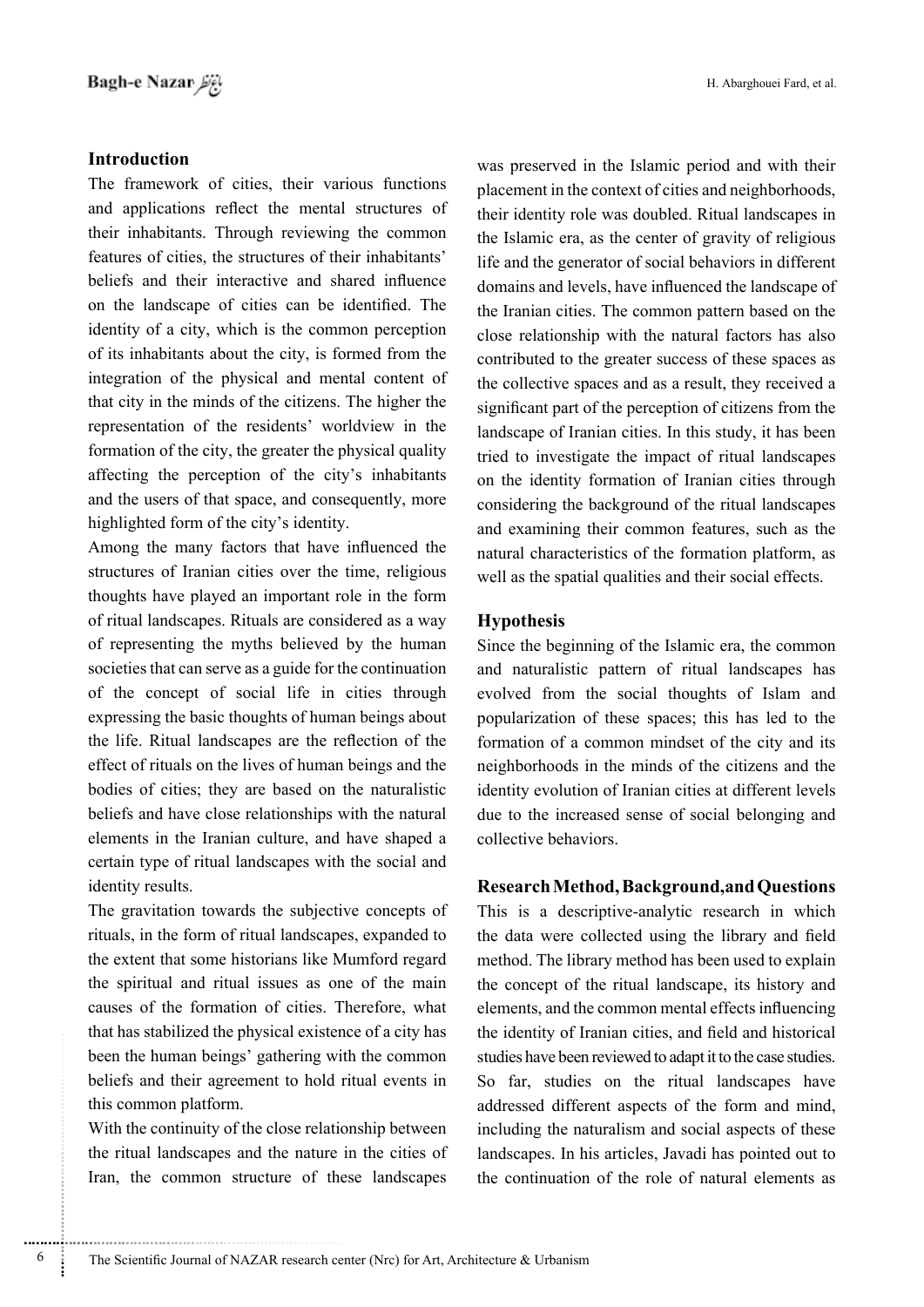One of the characteristic features of ritual landscapes in the Iranian culture, which despite the constant transformation in the post-Islamic period and their changing role from the main elements into the intermediary elements, they have always been presented as a constant pattern and transformed only in terms of the content. Accordingly, in some other articles, the ritual landscape is regarded as a link between the urban life and nature in the form of in-urban and sub-urban pilgrimage and behavioral sites. In his studies. Farzin also emphasizes the narrator, memorabilia, and semantic role of the ritual land scapes in the establishment of the social and religious centers in the city's landscape, and believes in the increasing role of the social impacts in the Islamic era

The present study focuses on the continuity of naturalism in all periods as a permanent pattern and the social and popular role of ritual landscapes in the Islamic period as a common mental result, and investigates the identity impacts of these landscapes in the Iranian cities.

- How and in what ways the ritual landscape has shaped part of the identity of Iranian cities during the time?

- What are the common features of the form and the mental effects of ritual landscapes after Islam in the Iranian cities?

- What is the impact of ritual-Islamic landscapes on the identity of Iranian cities at different levels?

## **Ritual Landscape and its Background in the Iranian** cities

In the pre-Islamic era, ritual centers were presented as separate spaces in the context of cities and in some cases outside the cities as the fire temples, Mithraea, and Tetrapylons. In the city, Achaemenid temples of the ritual centers went beyond merely placing in the center of the city and put the city in the shadow of their ritual dimensions, which can be seen in cities such as Persepolis and Choga Zanbil. The common feature of ritual landscapes in this era is that they changed into the ceremonial spaces belonging to a

specific stratum in the landscape of Iranian city over time; this issue highlighted in the Sassanid period by placing the fire temple in the center of the city and the formation of flux based on the hierarchical class (Fakouhi, 2004).

However, with the beginning of the Islamic era and the downfall of the Sassanian Empire, ritual centers (in the form of mosques and shrines) are attached to the context of the cities in a unique way and they played a political and social role while belonging to all different classes of the society. That is to say that the construction of mosques, or change in the function and use of other ritual centers was the first thing done at the beginning of the conquest and construction of each city. The Iranian city is the result of the Iranian thought and tradition, which its spaces are defined in connection with the function associated with the sacred matter and it belongs to the public (Mansouri, 2010). Following the historical journey of Imam Reza (AS) to Iran and offspring of other Imams, the formation of shrines and other roles of ritual spaces could be identified; for instance, the neighborhoods and towns that were shaped with the influence of the collective, natural, and ritual nature of the shrines, which they have played a key role in shaping the common perception of the inhabitants of the city and its identity formation (Fig 1).



Fig.1. The Increase and Inclusion of Ritual Landscapes in the Context of the Iranian city and its Social Life in the Post-Islamic Period. Source: .authors

## **An Introduction to the Ritual Landscape**

The landscape as a product of human's interaction with the environment has always been shaped by the human's consciousness or subconscious use of the tools and intermediaries in the direction of being a

.......... ....... ........ ........... ...... ....... ........ .......... ...........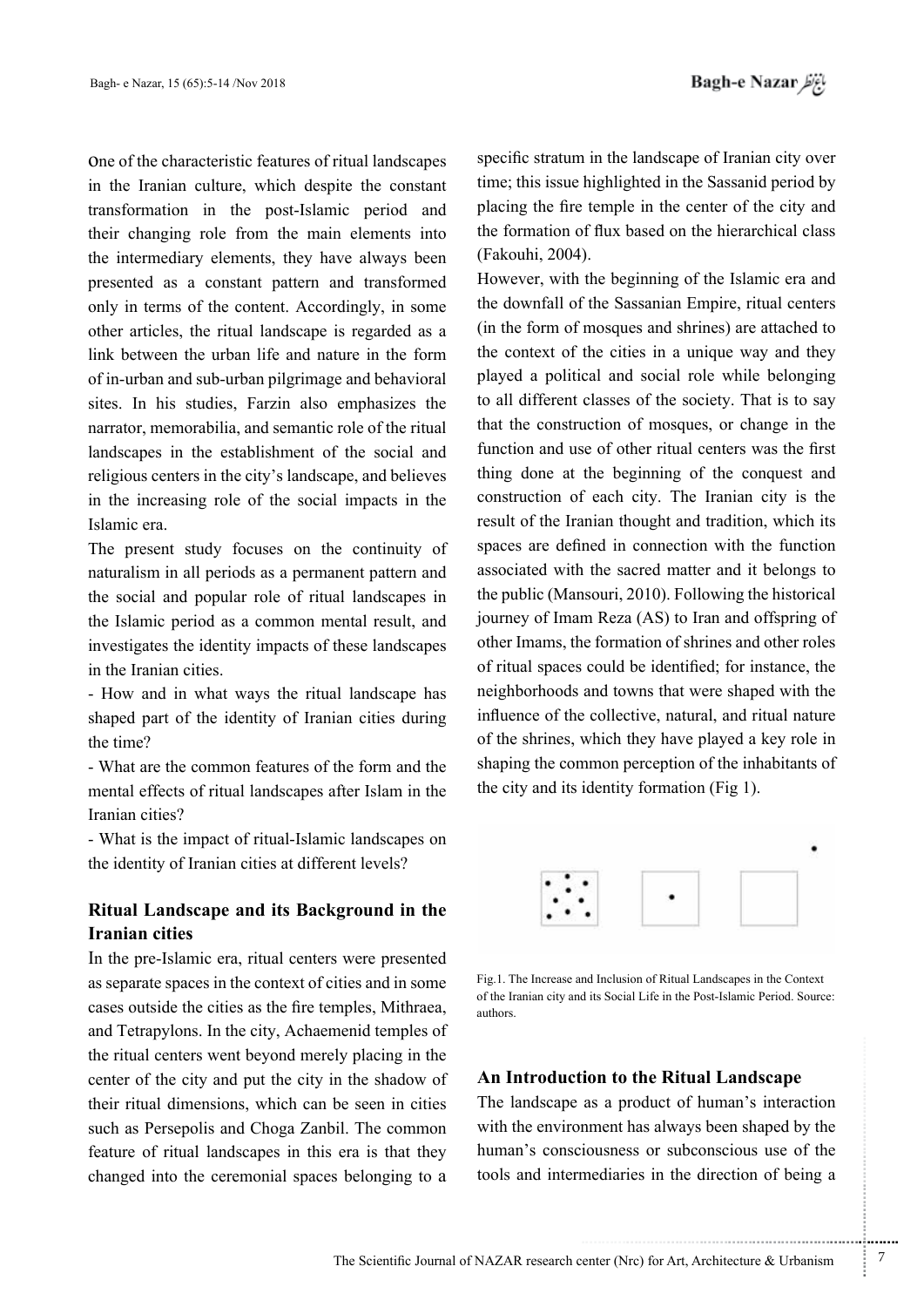part of the environment. These tools have shaped a variety of landscapes depending on the various spiritual, mental, and material needs of human. Rite is a subset of culture, and it makes a landscape which is called the ritual landscape (while being a cultural one) due to the importance of ritual symbols  $(Mansouri, 2013)$ . Rites have been presented as the means of transferring the human beliefs over the time that physical representation of the human activities to preserve them shape the ritual landscapes. These landscapes are of great importance due to their link with the human's past rites and beliefs which provides a context for the preservation and continuity of the identity of societies.

According to Rolf, the formation of the concept of identity in the human environments results from the integration of the physical characteristics, functions and activities, and their understandable meanings and concepts (Daneshpour, 2004). The multiple identity of the city is the result of the merger and the interaction between the content of the form and the mental content of the same spaces. These spaces strengthen the integrated existence and identity of the city through their functions and similar effects on the objective-subjective structure of the city and this will result in the highlighted common social, cultural, and religious characteristics. Ritual landscapes create a strong identity in the cities by having the above mentioned attributes. From the beginning of Islam in Iran, ritual landscapes have become an integral part of the Iranian cities and their close connection with the nature is considered as their recognition factor. These landscapes were shaped by the continuity of form content associated with the Iranian naturalistic culture and its integration with the ritual functions based on the collective spirit of Islam as an integrated network of general milestones and formed the common thoughts of different aspects of the city's landscape in the minds of the inhabitants. Due to the importance of the semantic attributes of the sacred matter along with the physical and functional dimensions, part of the identity of Iranian cities is defined in relation to the religious characteristics and spatial qualities obtained from them in the context of ritual scenarios, which on the one hand, are affected by the similar physical pattern and on the other hand, affect the perception of citizens from the city.

## **The Similar Physical Pattern**

Considering the role of the will of residents in the urban landscape and the effect of this will in the shape of the city, the identity of the city's landscape is dependent on its body (Atashinbar, 2009). The physical effect of the ritual landscapes in the Iranian cities is seen from the angle of the common form content, that is, the relationship between the sacred place and the natural elements. Respect for the natural elements and their sanctification and reverence has been seen among the various nations around the world and it has a very long history. These elements have existed in the Iranian culture in the pre-Islamic period as a symbol of holiness and respect for nature in the vicinity of Tetrapylons and fire temples, where people practiced ritual ceremonies (Javadi, 2013). The common pattern of ritual landscapes has continued in the form of communication with natural elements in the Islamic period, and with the multiplication of these landscapes and the formation of their social nature, they are developed in the form of collective, recreational, and ritual arenas. The integration of this similar pattern into the context of the Iranian city and its continuation in the historical memory of citizens allows the formation of the integrated content of the city and its social life in the minds of residents of the Iranian cities.

## **Social Identity Resulting from the Ritual Landscapes**

A part of each city's identity is defined in relation to the social identity of its inhabitants, which is the result of a group of individuals' effort to maintain their distinction between material and spiritual life. The most fixations is the result of the individual's psychological connections with the place in terms of social events that he relates them to his lifestyle and thinking, and it is called the social belonging to the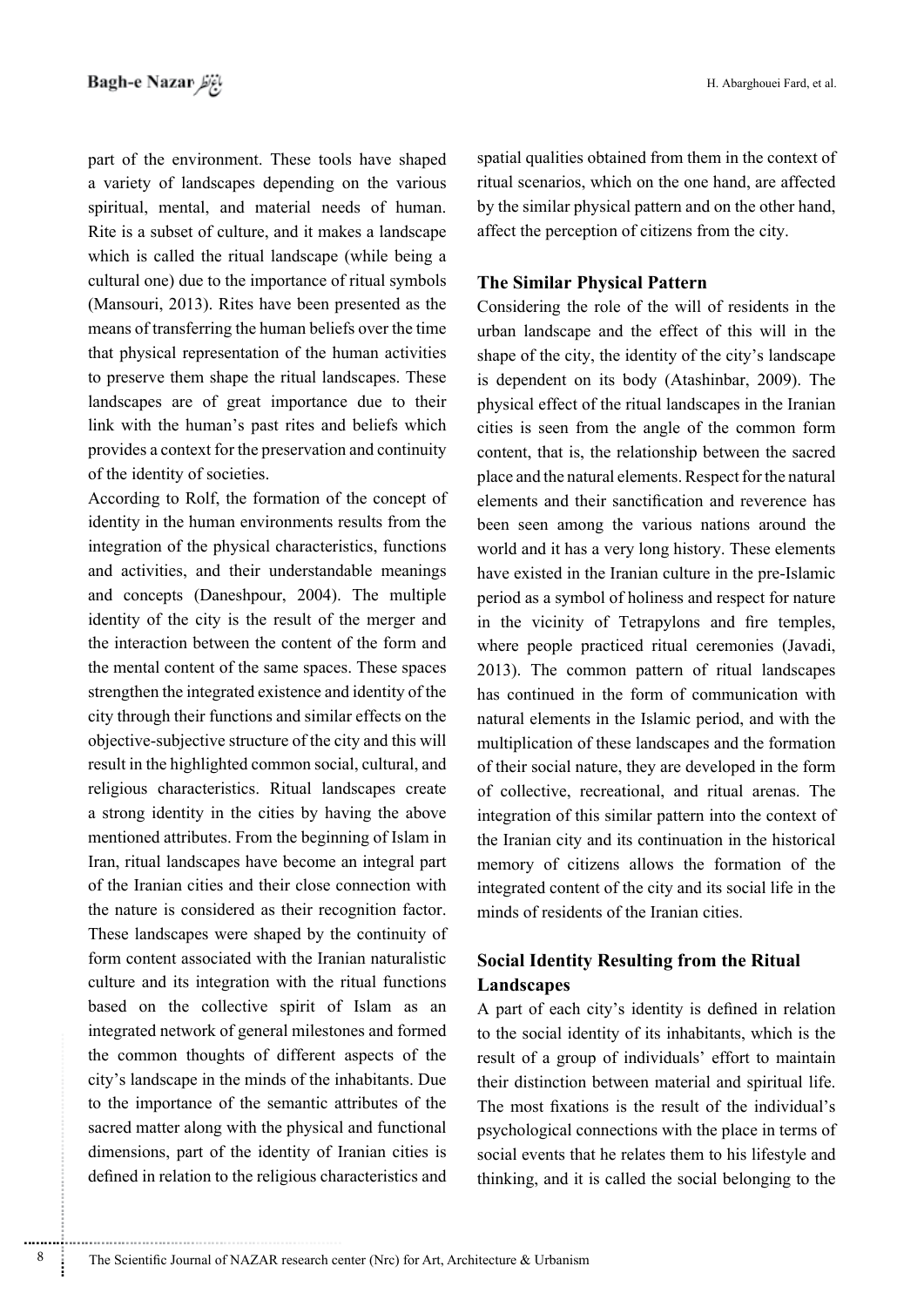place. According to Rolf, rituals are important factors in creating the sense of belonging and durability in place (Pirbabaei & Sajadzadeh, 2011). In the Islamic period, the continuity of the sacred places accompanied by the respected natural elements in Iranian culture, such as water and trees, provides the required local quality for socialization, and it triggers social events by integrating with the mental quality and social affiliation derived from Islamic collectivist beliefs. Among the effects of these ritual landscapes of the Islamic period on the social identity of Iranian cities is the tradition of recreation-pilgrimage, which in parallel has influenced the formation and orientation of the material and spiritual life of the citizens, with its long history in Iranian culture. In addition, pilgrimage as a personal and religious affair demands a separate culture and its own behaviors in the city. But what makes the Islamic ritual landscape unique is the fixation of all social groups irrespective of the individual, social and class differences in the shadow of the Islamic pluralist view. Therefore, the sense of social membership resulting from presence in ritual-Islamic landscapes is not just an abstract subject, but a collective experience due to the presence in a spiritual atmosphere. The emergence of this in the form of a similar and naturalistic model realizes a two-way relationship between individuals, the sacred place and God in a collective way  $(Fig 2)$ .



Fig.2. The model of the formation of relationships due to the ritual landscapes of the Islamic period in the context of nature: 1- Interactive relationships among humans (recreation) 2- Spiritual relationship of each person with God (pilgrimage) 3- The collective relationship between people and God (pilgrimage- recreation). Source: authors.

## **The Semantic Role of the Ritual-Islamic Landscapes**

The appearance of city is like a text full of objective

and subjective symbols which are considered as the cultural, religious, and social characteristics of the people who live there. These symbols have formed based on the intellectual principles of the people of that community; they are capable of negotiating with members of the same community and can make the city a familiar place for them (Soltani, 2009). The meaningfulness of the city's atmosphere depends on the degree of clarity of individual perceptions and is directly related to the historical and collective memories and events. Due to the form similarity of the physical and natural platform, the symbolic role of the ritual-Islamic landscapes in the Iranian city enjoys an objective aspect and in the higher level, due to the occurrence of similar collective and interactive events, enjoys the subjective and perceptual value. The numerous landscapes in some Iranian cities have created a network of similar and familiar symbols in the form of similar and repetitive patterns, which, if they are sufficiently taken into account their role in the city as a whole, will allow for a unified view of the city. In some cases, the presence of these ritual landscapes in a city or a neighborhood can put other aspects of the identity features in its shadow and become a turning point in the perception of the inhabitants of the city or neighborhood of that area.

## **Investigating the Impact of the Ritual Landscapes on the Identity of City at Different Levels**

Considering the physical, social and semantic influences of ritual landscapes on the identity of Iranian cities and their symbolic role in the residents' perception of their own city, they can be considered as elements that affect the spatial organization of the Iranian city. In the Islamic period, these elements can be distinguished in two main categories of nucleus or autonomous spaces such as neighborhoods (Mansuri, centrality, and smaller ones, to the centrality of semi-2007). Accordingly, and with respect to the different domains of influence of these landscapes in different scales, the case studies selected for the analysis of

.......... ....... ........ ........... ...... ....... ........ .......... ...........

The Scientific Journal of NAZAR research center (Nrc) for Art, Architecture & Urbanism  $\frac{9}{2}$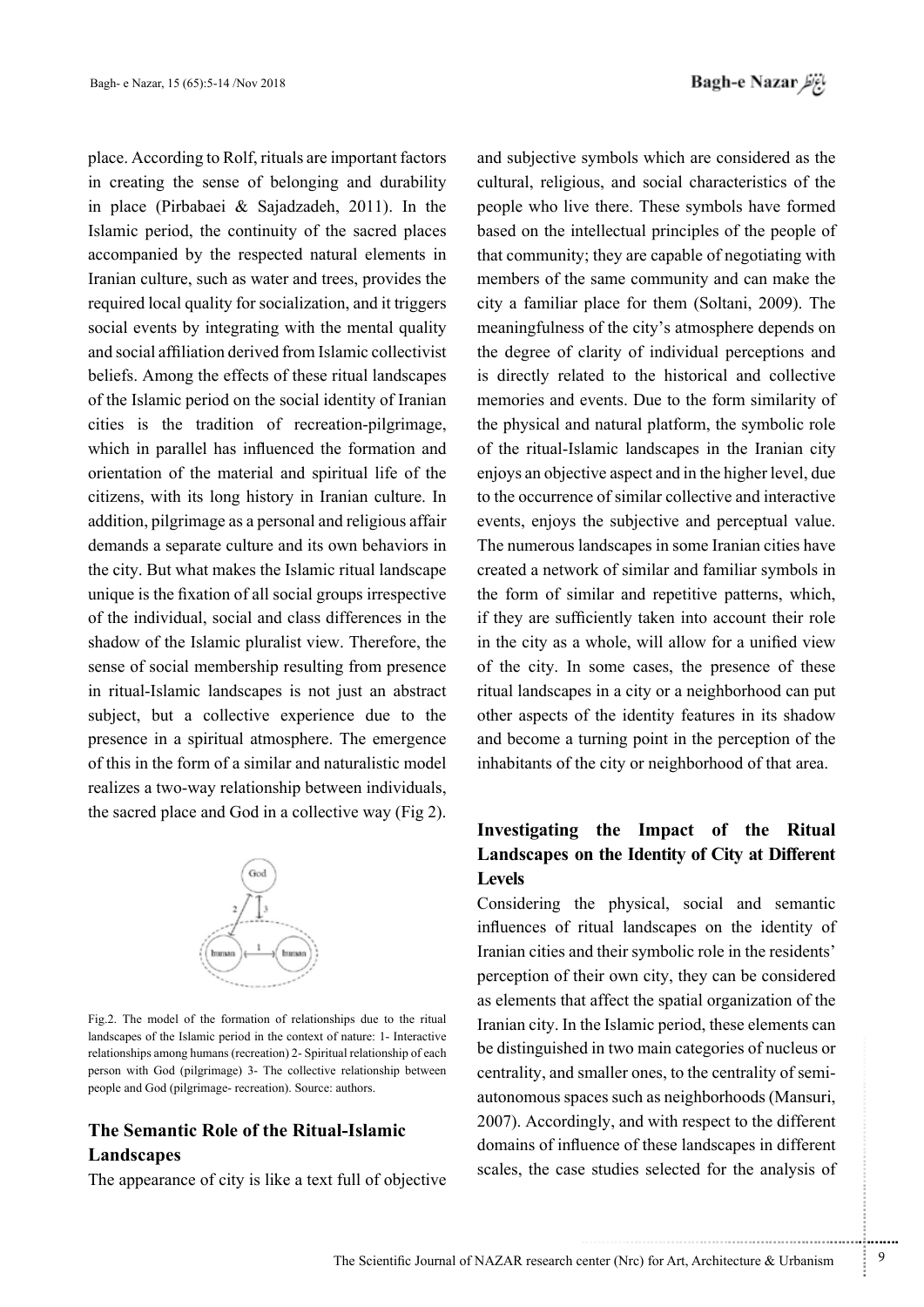

Fig. 3. Different aspects of the influence of ritual landscapes on the Iranian city's identity. Source: authors.

theoretical foundations, have been studied at three macro, middle and micro levels:

#### **Macro** Level

The extent of the influence of the ritual-Islamic landscapes on the development of Iranian cities is to such an extent that in some cases we see the formation of pilgrimage towns whose historical footprints, as cities, can be followed since the arrival of Islam in the fourth century. In cities like Mashhad, Qom, Astaneh Ashrafieh and Shahreza, the influence of the ritual aspect on the formation of the identity of the city is so much that the city is known by that; in some of these cities, the ritualistic aspect goes beyond the mental dimension of the identity of the city and is reproduced by placing the tomb in the central body of the city and the arrangement of the other spaces around it. How this impact on the urban spatial organization, such as Mashhad, can be verified.

After the funeral of Imam Reza (PBUH) in 203 AH, Sanabad became gradually expanded and initially turned into a religious settlement called Mashhad Reza and Mashhad Tous, and then it became a great city called Mashhad, so that the names of Sanabad and Noghan, and even Tous overshadowed (Qassabian, 1998). At the beginning of the formation of Imam Reza (AS) shrine ritual landscape, the connection of the holy place with natural elements was created in the form of gardens and aqueduct of the village which has been located near the shrine. This content of form, in combination with the holy and collective nature of the space, has brought about the emergence of the core of the current Mashhad in the form of a physical and social turning point. So that, in the following periods, the formation of various physical and social aspects of the city is centered around the shrine's space (Table 1).

Research findings on the identity of Mashhad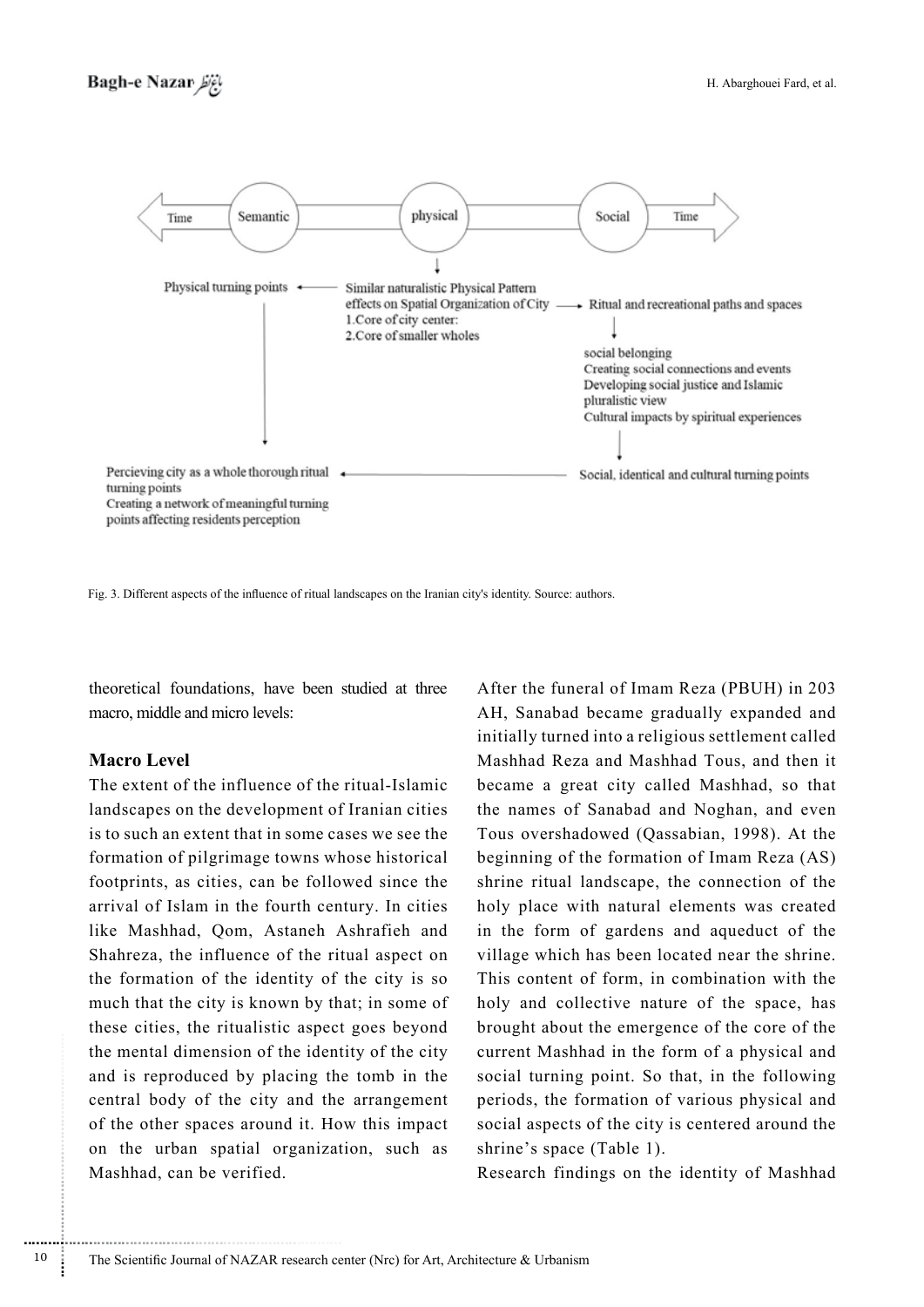Table1. Description of the physical, social, and semantic effects of Imam Reza shrine ritual landscape as the center of Mashhad. Source: authors.

| <b>Historical area</b> |        | <b>Description of physical changes</b>                                                                                                                                                                                                                                                                        | <b>Effects and Results</b>                                                                                                                            | Schema |
|------------------------|--------|---------------------------------------------------------------------------------------------------------------------------------------------------------------------------------------------------------------------------------------------------------------------------------------------------------------|-------------------------------------------------------------------------------------------------------------------------------------------------------|--------|
| 203 AH                 |        | The Importance of Sanguabad Noghan<br>after the burial of Imam Reza (AS)<br>(Etemad al-Saltanah, 1783) and the<br>change of the name of the village of<br>Sanabad to Mashhad-al-Reza (Estakhri,<br>2006: 205). The proximity of the tomb<br>with natural elements of trees and springs<br>(Ibn Battuta, 1982) | Changing the name of the<br>village of Sanabad as a result<br>of the ritual landscape of<br>Imam Reza (AS) shrine                                     |        |
| Seljukian              |        | Construction of market and rampart<br>around the Shrine (Rezvani, 2005: 220)                                                                                                                                                                                                                                  | The proximity of the market<br>economic-social<br>an<br><b>as</b><br>institution and the main<br>artery of the city with the<br>shrine                |        |
| Teymourian             |        | The construction of Goharshad Jame<br>Mosque and Chaharbagh Regiment<br>building along the Market and rampart<br>(Alizadeh et al., 2015)                                                                                                                                                                      | Organization of the mosque,<br>citadel and school as the<br>main institutions of the city<br>according to the location of<br>the shrine               |        |
| <b>Safavian</b>        |        | Construction of streets around the shrine<br>along the Isfahan school as a new skeleton<br>street<br>and<br>down<br>(high-<br>street)<br>The expansion of Old Courtyard as the<br>city's center of gravity (Najib, 2015).                                                                                     | Placing the recreational and<br>social artery in the vicinity of<br>the<br>shrine<br>The advent of the courtyard<br>as a ritual-social arena          |        |
| Pahlavi                | first  | The construction of Hazrat Square and the<br>cruciate streets (Tabarsi, Tehran, Pahlavi,<br>and Shah Reza) and the focus of<br>commercial.<br>economic<br>and<br>developmental applications of the shrine<br>(Motavali Haghighi, 2013, 2: 459)                                                                | Emphasis<br>centrality.<br>on<br>relying on new arteries and<br>accessions<br>Strengthening<br>social<br>dimensions<br>through<br>economic prosperity |        |
|                        | second | The plot for the development of the shrine<br>(the plot of Hazrat Square) - the<br>destruction of all the surrounding tissue<br>and locating the shrine structure among a<br>green ring (Rezvani, 2005: 270)                                                                                                  | Emphasis on the symbolic<br>role of the shrine<br>Strengthening<br>the<br>recreational –<br>pilgrimage<br>tradition                                   |        |
| Contemporary           |        | The plot of developing the shrine and the<br>plan of renovating and restructuring the<br>space around the shrine                                                                                                                                                                                              | The identity finding of<br>Mashhad as the capital of the<br>Islamic world                                                                             |        |

show that the mental structure of citizens passes through the central parts of the main city. This means that in the mental collective image, the main paths begin from the historical center of the city (the shrine and its surrounding areas) and extends to the outside (Kalantari Khalil Abad et al., 2014).

#### **Middle** Level

The other influence level of the ritual-Islamic land scapes in Iranian cities is related to the small and semi-autonomous regions, which created the whole of the city with the same and repetitive pattern and formed a network of semantic elements and physical and social turning points. The influence range of such

.......... ....... ........ ........... ...... ....... ........ .......... ...........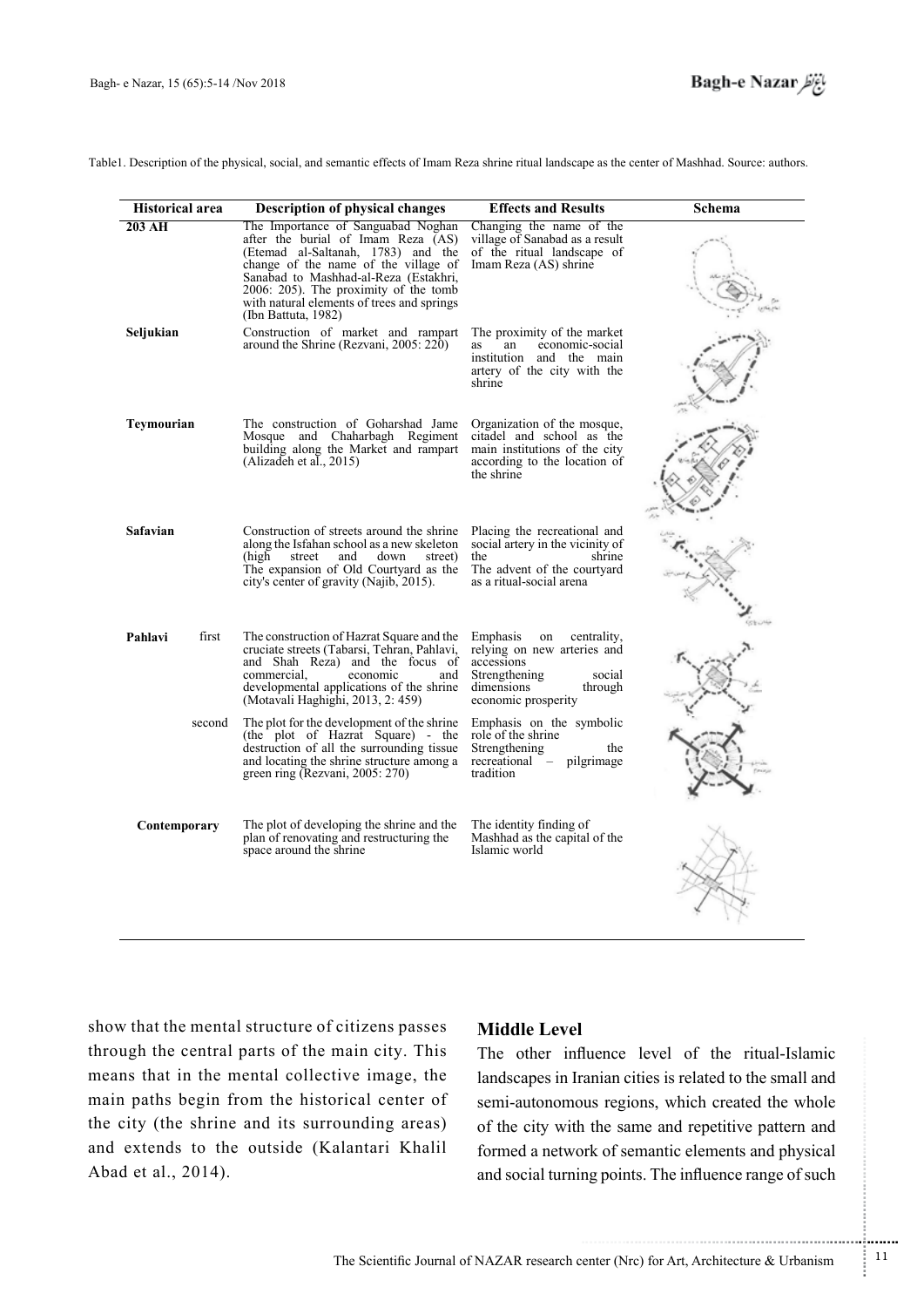ritual landscapes is the whole city, which provides a unified view of the city landscape and its spatial organization in the form of a network of milestones. Examples of these cities include Baghshahr in Natanz and Naragh in which the centers of the neighborhoods are repeated throughout the city as ritual turning points consisting of triple elements of water, tree, and holy place in the form of a similar



Fig.4. The schematic pattern of the ritual turning points' network (center of ritual neighborhoods) in Baghshahr of Natanz. Source: authors.

loctioan of Datake rivervalley ritual zone recreational zone cemetry zone view from neighbourhood

Fig.5. The presence of a shrine in the center of Lavizan neighborhood and the emergence of ritual paths and cemeteries in relation to it. Source: authors

as a complementary element to form the indices and symbols of a neighborhood and cause enhancing the experience of the spiritual sense and social identity



Fig. 6. Ritual landscape of a shrine in the center of Haftchenar Neighborhood and its saghakhaneh (holy drinking place) as a complementary ritual space on a small scale. Source: authors (retrieved from Zandi, 2015).

mental pattern (Fig. 4).

## **Level Micro**

The third level of influence of ritual landscapes on the Iranian city's identity is limited to a neighborhood which shapes the perception of the inhabitants of their own neighborhood by influencing the cultural stability, the sense of social belonging, and physical impact, such as the formation of functions, main arteries, ritual paths and recreational arenas (Fig. 5). Ritual landscapes of this level include the shrines and the small scale ritual elements, such as Hosseiniah (a place where the martyrdom of Imam Hossein is mourned for), Takaya (Theatre of passion plays), and Saghakhaneh (holy drinking place); however, these small scale ritual elements do not, in their turn, create the center of the neighborhoods, but can serve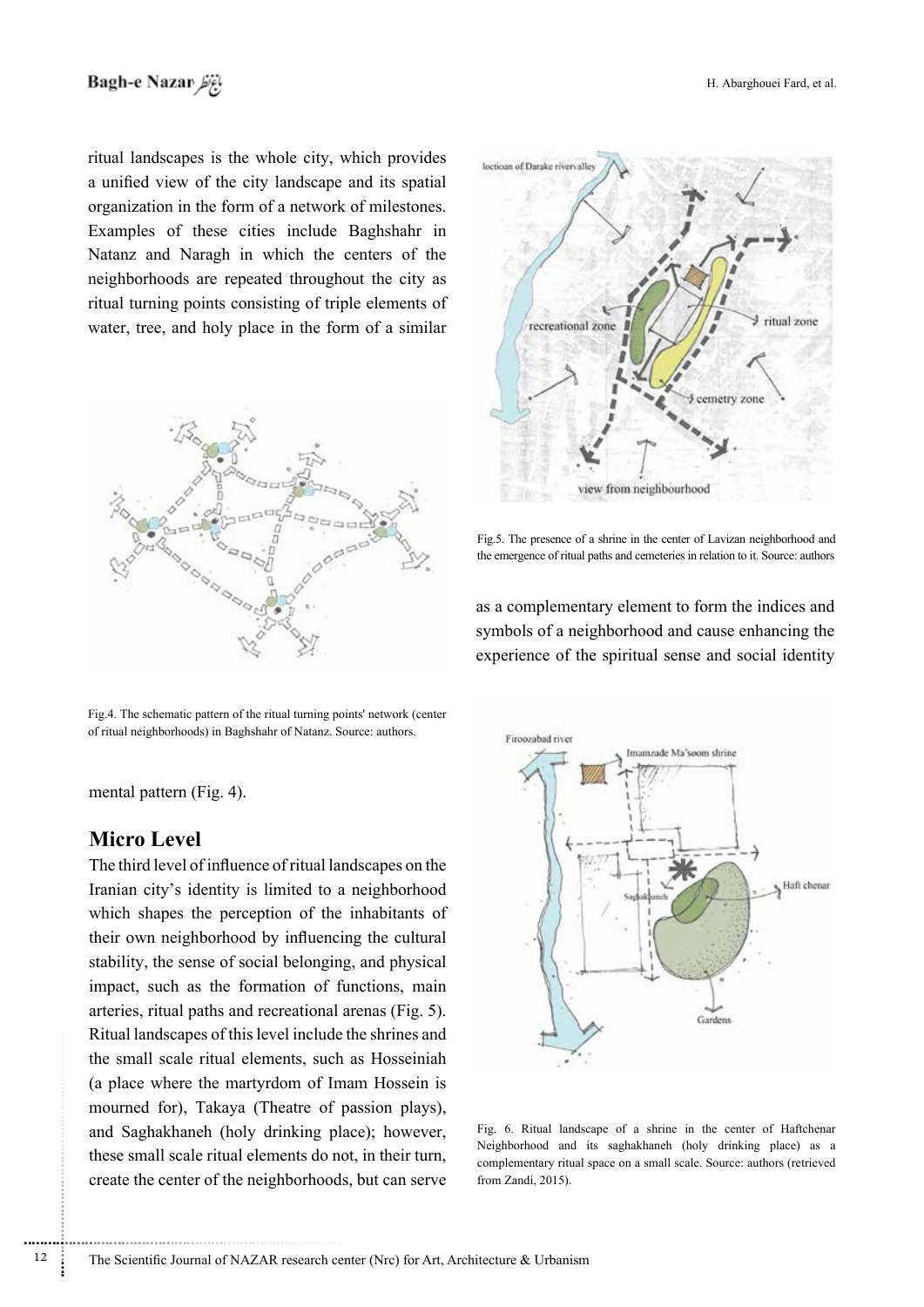of the residents of the neighborhood (Fig.  $6$ ).

Furthermore, as an instance of the way these land scapes influence the social identity and cultural characteristics of the inhabitants of a neighborhood, we are witnesses to the existence of cemeteries in the vicinity of the most ritual and pilgrimage landscapes that changes the look at fundamental issues such as death, it makes the cemetery landscapes more acceptable, and reduces unconventional aspects of the presence of these places in residential neighborhoods.

#### **Conclusion**

Using the naturalistic physical pattern and a social nature, ritual landscapes have always played an important role in identifying the Iranian cities. With the multiplicity and popularity of ritual landscapes in the Islamic period, a part of the idents' perception of the city has been shaped as a continuation of the common pattern of these landscapes at different levels of the city's spatial organization. The overlapping effect of the common thoughts, the Islam's collective thoughts, and the naturalistic thoughts of the previous periods on these landscapes has provided positive environmental and behavioral qualities for the formation of social interactions and it has influenced the social life of the inhabitants. It can be said that ritual landscapes have been changed into an integral part of the city's historical memory and collective life, as the result of the voluntary act of citizens in reflecting their thoughts and beliefs, have benefited from a common physical pattern and a definite position in the space organization of the city, and then, by organizing the important collective events and ritual ceremonies in a naturalistic context. As a result of this persistent mutual physical and mental influence over time, which is directly related to the social life of the inhabitants, the identity of many Iranian cities has been influenced by ritual landscapes. The magnitude and way of this influence have a direct impact on the formation of the city's spatial organization and, consequently, on the social life and the citizens' mentality of the

city, which sometimes by placing in the city center brings its identity and existence in its complete control; and sometimes by placing in the center of the smaller regions, in addition to giving identity to the neighborhoods, defines the city's identity as a network of similar landscapes. In today's conditions, which many Iranian cities faced with social, cultural and identity crises, by recounting the forgotten role of the ritual landscapes and paying attention to them as communal and popular spaces, a great step can be taken to solve these crises and redefine the identity of the city.

#### **Reference** list

• Atashinbar, M. (2009). The Continuity of Identity in Urban Landscape. *Bagh-e Nazar*, 6(12), 45-56.

• Etemadosaltane, M. (1983). Matlaoshams [Matlaoshams]. Tehran: Farhangsara publications.

• Daneshpour, A. (2004). An Introduction to Meaning and Function of Identity of Man-Building Environment. The Monthly Scientific Journal of Bagh-e Nazar, 1(1): 59-70.

• Fakouhi, N. (2004). *Ensan shenasi-ye sha*hri [UrbanAnthro-<br>ogy]. Tehran: Ney publications.

•Ghassabian, M. (1998). Tarikh-e mashhad [Mashhad history]. Mashhad: Ansar publications.

• Ibn Battuta. (1982). *Travel literature*. Translated by Movahed, M. Tehran: Elmifarhangi Publications.

• Istakhri. (1989), Book of Roads and Kingdoms, translated by Afshar, I. Tehran: elmifarhangi Publications.

• Javadi, Sh. (2013). Reviewing the Historical Narrative of "Water and Tree" in the Islamic Era of Iran. Journal of Art and Civilization of the Orient, 1(1): 43-50.

• Kalantari khalilabad, et al. (2014). The degree of adaptation of the main structure of the city of Mashhad to the image of the pilgrims. *Quarterly of Iranian Islamic city*. (17): 74-75.

• Mansouri, S.A. (2007). Spatial Organization of Iranian City in Tow Periods: Before and After Islam Based on testimonies of evaluations of the city of Kerman. The Monthly Scientific Journal of Bagh-e Nazar, 4(7): 50-60.

• Mansouri, S. A. (2010). *Iranian aesthetic*. Beautification and urban landscape professional meeting. Tehran Beautification Organization.

• Mansouri, S.A. (2013). Ritual Landscape. *MANZAR*. 5(24): 5-5.

.......... ....... ........ ........... ...... ....... ........ .......... ...........